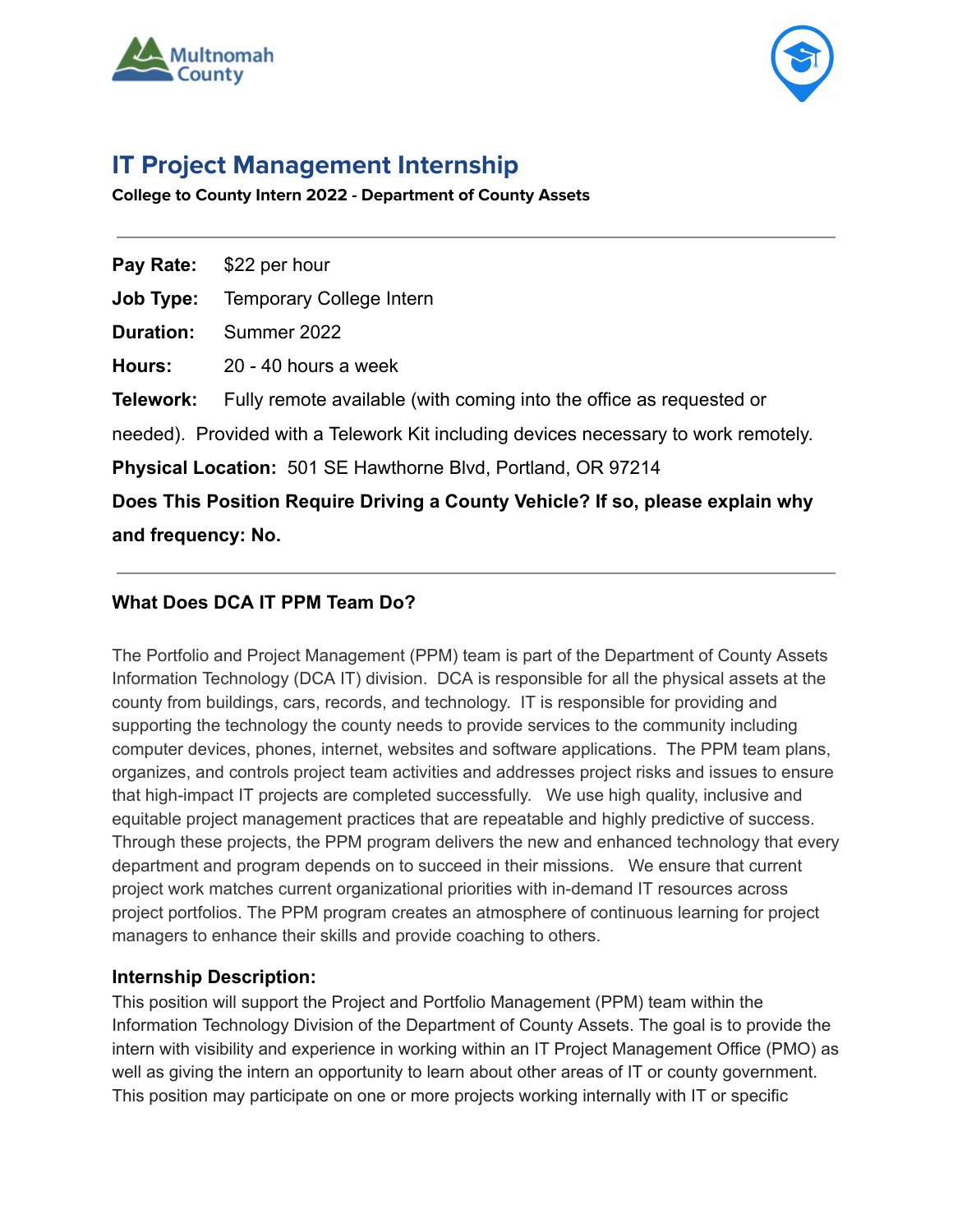



county departments. This position will report to the IT PMO Manager and will be connected with other IT Project Managers for mentorship.

The internship responsibilities will be tailored to the interns skills and individual goals when possible and may include:

- Assisting with software development or vendor software implementations through coordinating activities, testing, etc.
- Creating process flow documents, user guides, training guides, presentation materials
- Preparing documents such as notes, action items, follow up materials
- Assisting with the restructuring and organization of the PPM intranet sites to meet accessibility requirements
- Assisting with fiscal-year end PMO activities such as data analysis, performance measure reporting, system configuration, etc.

# **Education and Experience Qualifications:**

- Coursework in Information Technology, Computer Science, Project Management, or Software Development
- Ability to prepare written materials using various software tools
- Ability to work cooperatively and develop effective working relationships with diverse work groups.
- Ability to communicate with via phone, email or on video calls
- Ability to work independently
- Familiarity with Google Workspace products
- Familiarity with software development and data management concepts
- Ability to pass a records check and be fingerprinted on or before the first day of employment.

**COVID-19 Vaccination Requirement:** To protect the health of the community and employees,

Multnomah County requires employees to be fully vaccinated against COVID-19 or have an approved medical or religious exception as a qualification of employment.

The rule applies to all employees, as allowable by law. Candidates who receive an offer of County employment must provide proof of vaccination upon hire or submit an exception request prior to their start date.

## **Veterans' Preference:**

Under Oregon Law, qualifying veterans may apply for veterans' preference for this recruitment. Review our veterans' [preference](http://multco.us/jobs/veterans-preference-information-and-instructions) website for details about eligibility and how to apply.